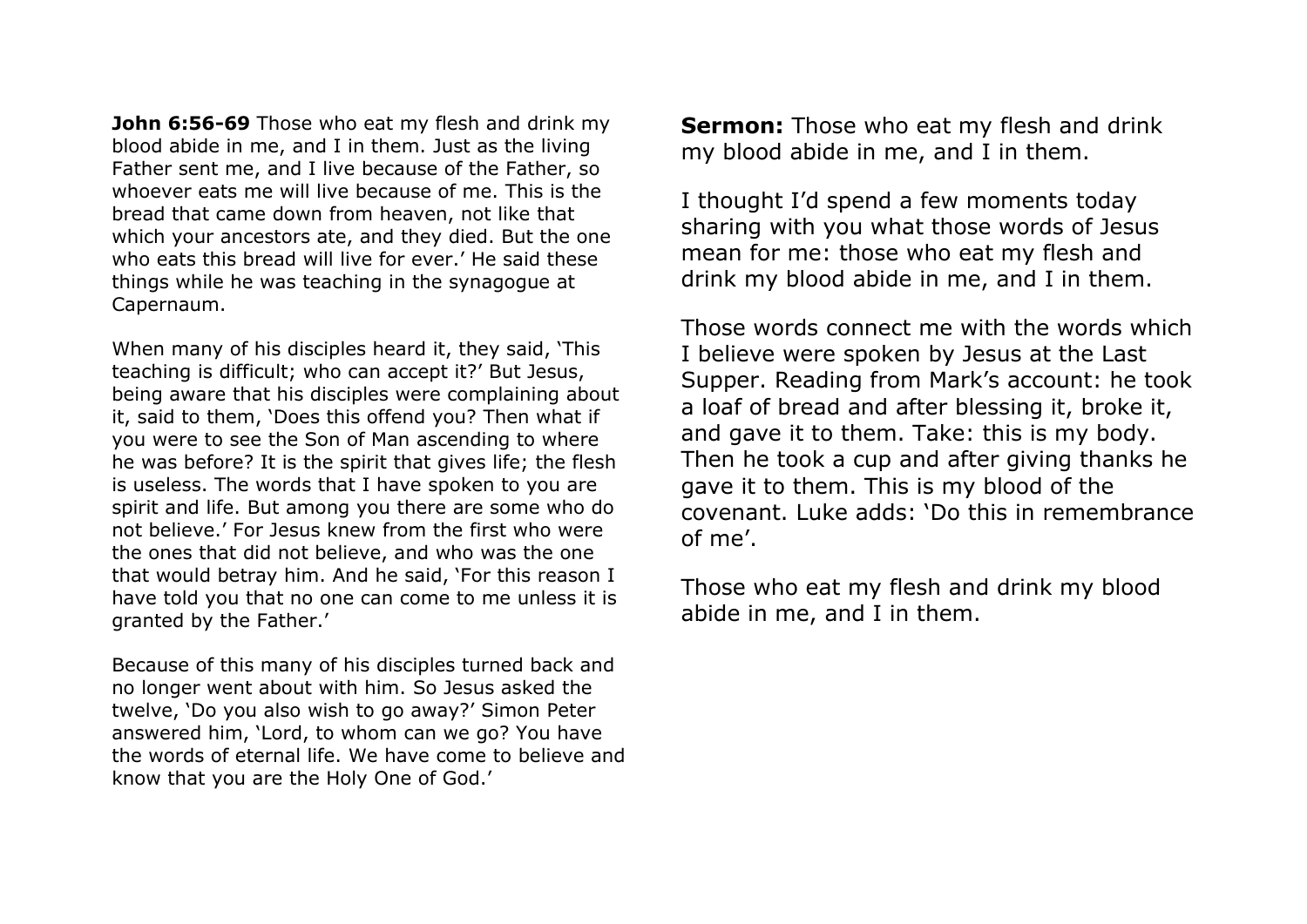How did those words become so important for me? My earliest experiences of going to church have evidently had a long lasting impact, aside of the fact that, when I was a very young child and growing up, the only job I ever really wanted to do in the church was to blow out the candles at the end of the service…(!). Church for me always meant Holy Communion – it was always a Communion service. It was only ever called that, in the Church I went to; the meanings of the words Eucharist, or Mass, only revealed themselves to me at a later date. There was a routine in the church: as a child, I knew where to sit or stand, when to kneel, when to move up to the front, to the altar. Words such as chancel or sanctuary  $-$  I had no idea what they meant, but I knew what I was supposed to do!

And it was that moving to the front, to the altar, which held something very special for me. There's a real simplicity to this – perhaps just due to the unquestioning stance of a young child copying the grown-ups and trying to do the same. But though simple, the impact on me was very important: I wasn't allowed to receive the wafer or wine; there was no tradition of First Communion and receiving the bread and wine had to wait until I was confirmed as a young adult. But going to kneel at that altar rail and therefore getting as close as I was permitted to where the main action of Holy Communion seemed to be happening, well, that, way back then, simply felt good. Why was it, and how could it be, that as a young child I felt something very special – almost magical and untouchable yet appealing - about being there.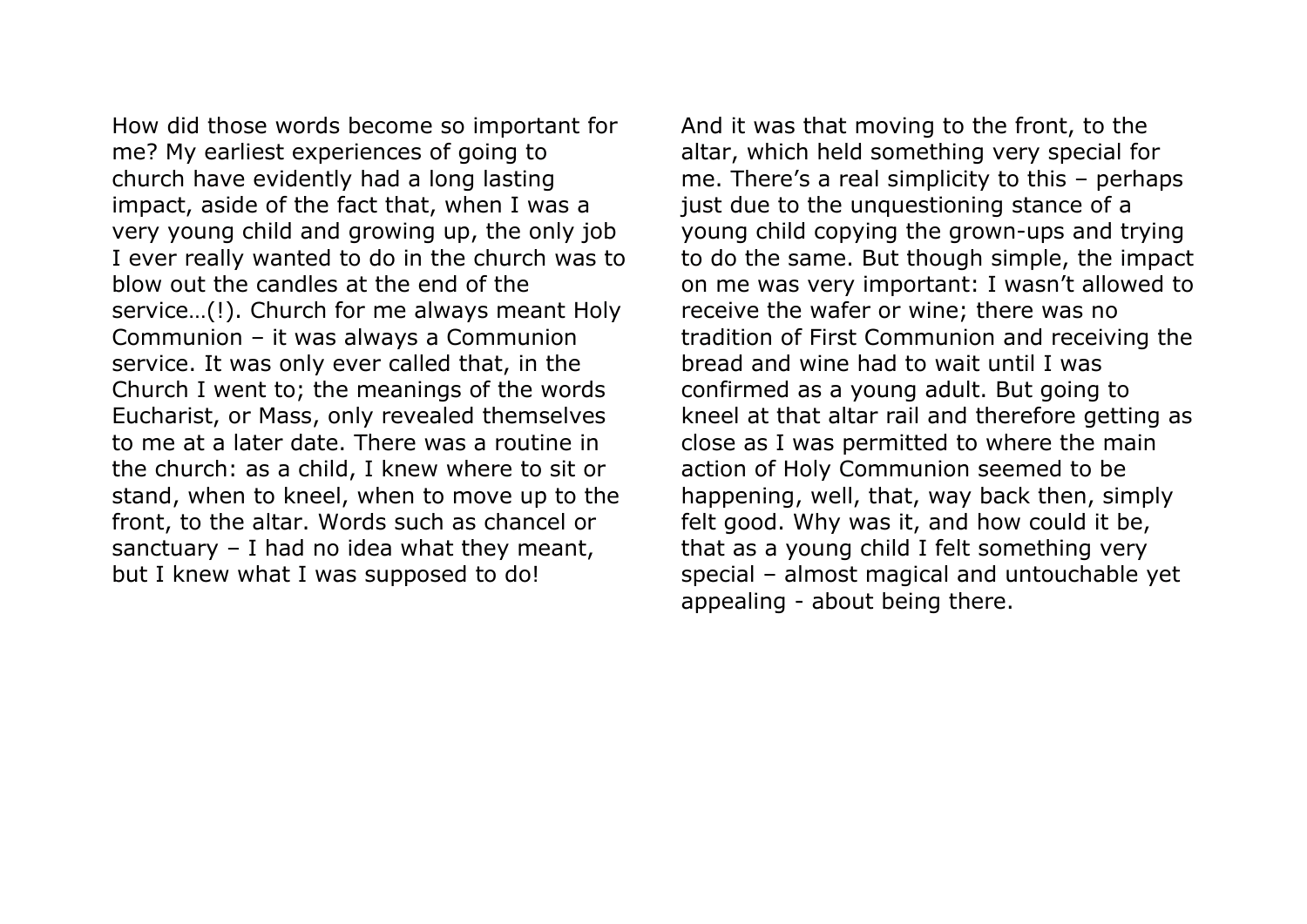In my later life I think I came to understand this a little better: when I was going through the lengthy process of discerning whether I was being called to Ordained Ministry, it became a self-imposed necessity for me to want to be able to articulate why I felt that Holy Communion was so central to my calling. What I landed on was that it was in the receiving of the bread and wine that I felt closest to Jesus: simple: 'Those who eat my flesh and drink my blood abide in me, and I in them'. Holy Communion was one way of abiding in Jesus and inviting Him to abide within me. What was there not to like about believing in abiding in Jesus? It was all good – but up to then I'd received almost no explanations or teaching or even others opinions about what it might be all about.

The simplicity of my belief that Holy Communion was where I felt I came closest to Jesus, was, of course, inarguable. It was my belief, and I could own it as strongly and purposefully as I wished. The beauty of that kind of belief is that I actually didn't have to try and justify it or explain it when younger to anyone: it just was. And it was good. But it left me with a question. Why? Why was it that I believed that Holy Communion was the place where I came closest to Jesus? This was something which began to work its deeper reasons out not really until my time at theological college and beyond into Curacy. And true to form when we start to question something, our thinking becomes far more complicated and extensive than we could ever have imagined.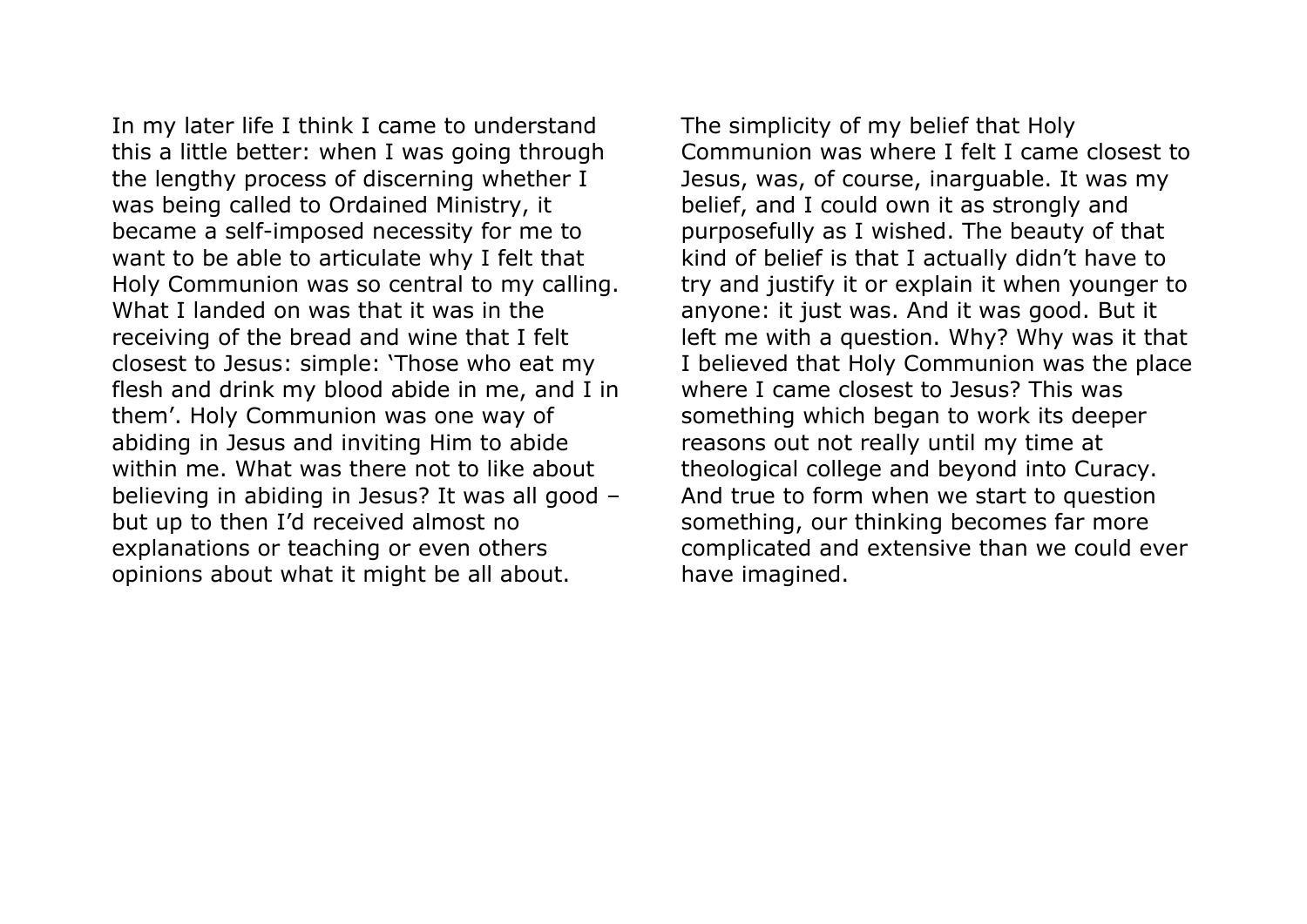You'll probably be relieved to hear that we're not going to delve into too much theological complexity and we're not going to get extensive either! There's plenty of books on this matter that you can go away and read – ask me afterwards for some of my favourites that I've picked up in recent years.

So let's roll the clock forward from my young childhood simplicity of understanding to about 40 years later and we'll dig just a little deeper. My first childhood belief: Holy Communion is the place I come closest to Jesus. My second and more recent one: Presiding at the Eucharist is the most charismatic thing I do…. *Presiding at the Eucharist is the most charismatic thing I do* How did I get from the first statement of belief to the second statement?

The difference between the two may sound like a bit of a quantum leap, but it really isn't. Setting aside any arguments about how something can be both sacramental and charismatic, (more of that on another day maybe) it really depends I think as to how you interpret the word charisma.

Some translations of that Greek word point us not towards the typical use of the word – 'she's a charismatic person, that is, charming and lively and draws people to her' – No! That's definitely not what I'm meaning. Other translations point us more contextually to a power, or magnetic attraction of something that's happening – or even a mystical activity, something then that we can't perhaps fully understand - but we're drawn to drawn towards. And it often involves something beyond our human capacity to understand.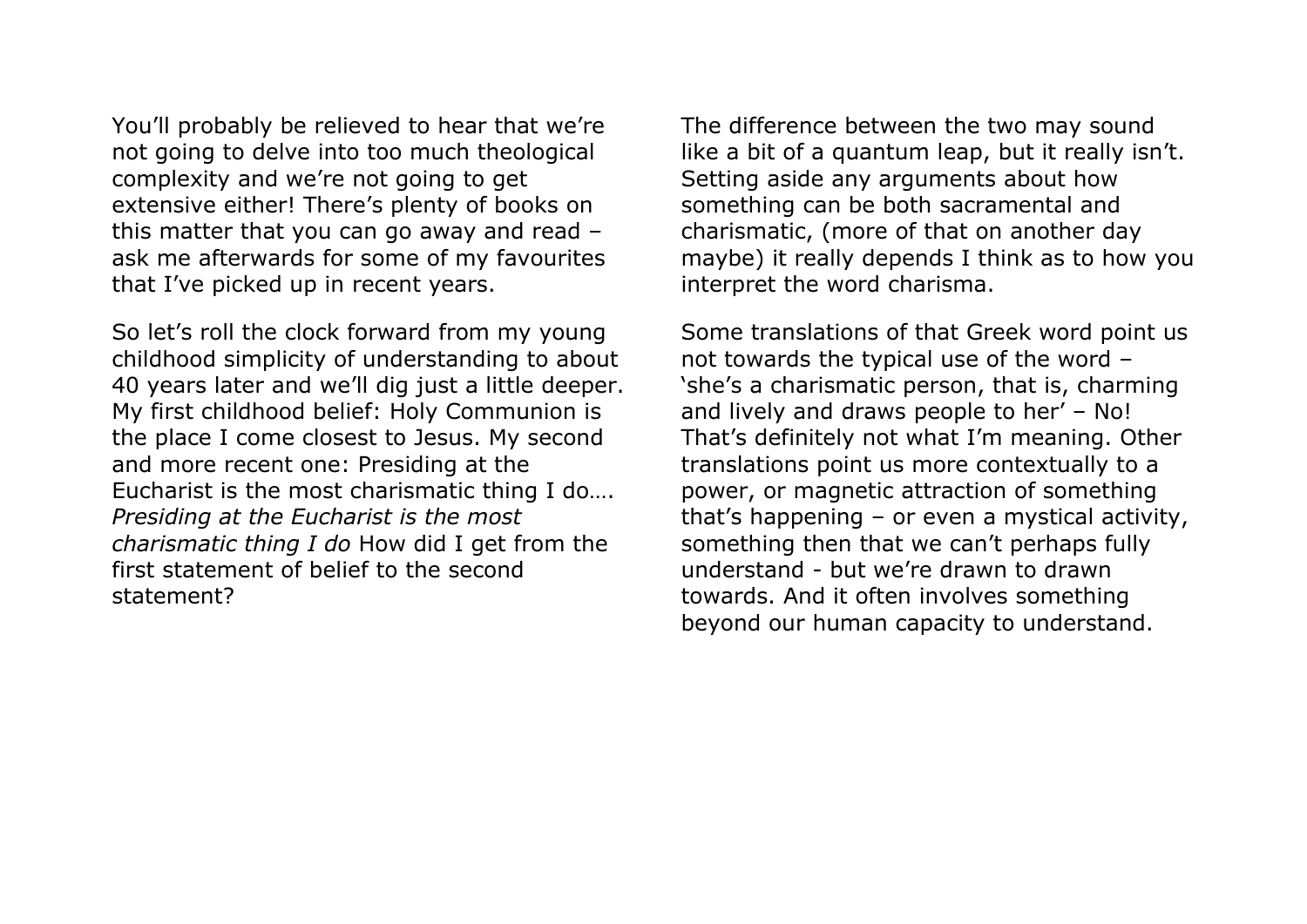For me then, what happens at the Eucharistic table when the Priest prays the Eucharistic words of Jesus in the Liturgy, prays over the bread and wine – consecrating them, making them holy - what's actually happening is the invocation of the Holy Spirit – the calling on the Holy Spirit to be present in the bread and wine. And that's why I call it charismatic: we're invoking the presence of the Holy Spirit to be real and present to us within the bread and wine – this is my body / this is my blood. We're inviting Jesus to be present through the Spirit. Do I believe in transubstantiation – because I bet some of you are wondering! Well no, I don't, not really. After I've prayed the Liturgy and consecrated the bread and wine, the bread and wine remain just the same to our eyes – they're still bread and wine, but Jesus through the Spirit is present, and we can't see that  $-$  it's a spiritual thing.

But I also believe that this is a personal thing – and everyone, like me, will have their own specific belief about it. Lots of us here today would I'm sure have our own interpretation, our own belief. This is simply mine.

It was only later in life, then, when I looked back at my early childhood belief, that I could see and finally explain why 'holy communion is the place I come closest to Jesus'. Now I understand: Jesus is present; Jesus is here through the Spirit. That magnetic attraction – may be closer then to the typical translation of the word charisma – was what was drawing me as a child. I felt drawn to Jesus, to abide in Him as he promised to abide in me. Today I know for sure that this is the place – at the Table of Jesus - that I come closest to Him, where I can feast on his body and blood. This is the closest I can get!